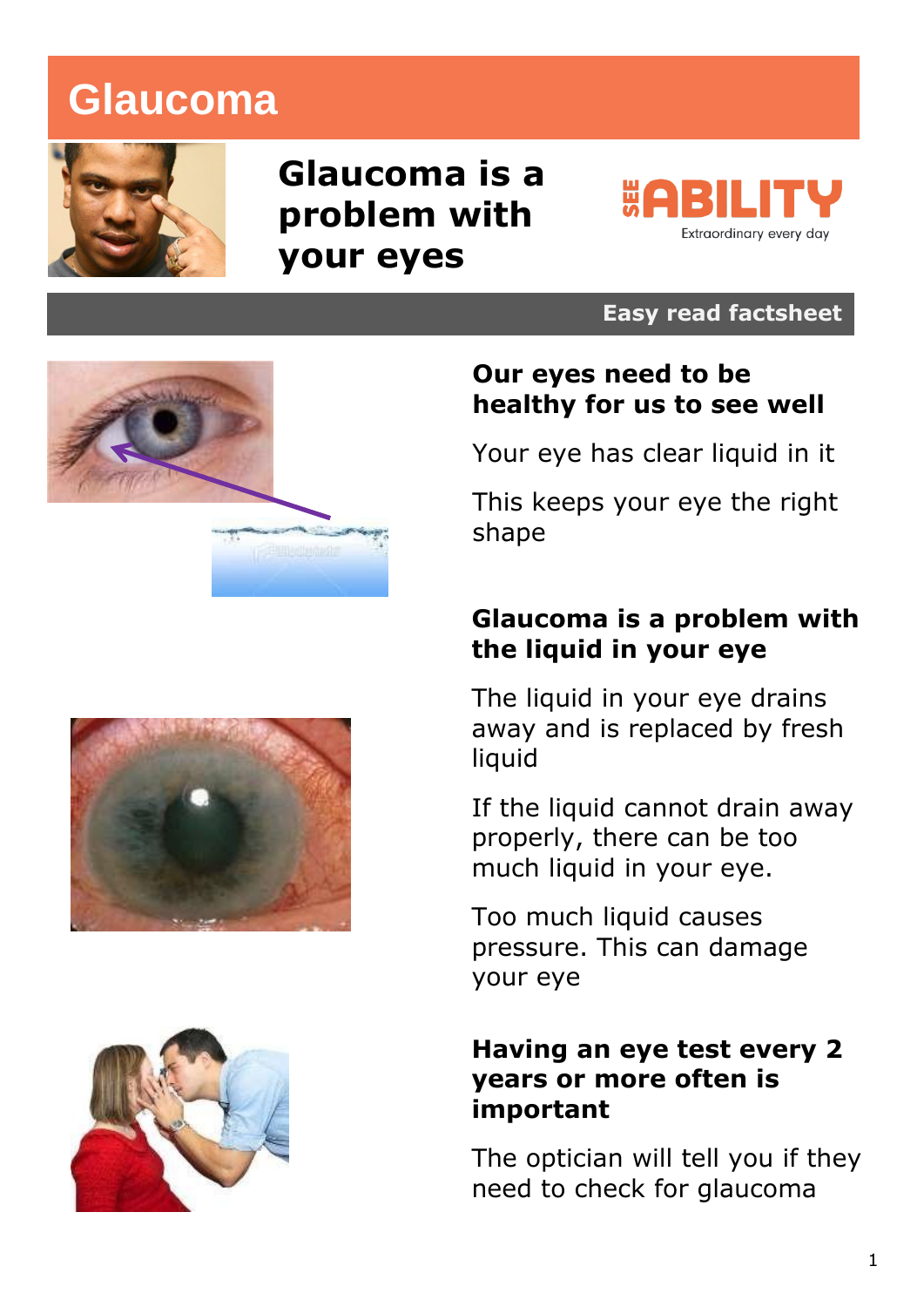### **Types of glaucoma**







dvanced Glaucon

### **Chronic glaucoma**

This is the most common type of glaucoma. It can take years to happen

You may not notice any changes to your sight for many years

When you look at the cross in the picture, you may see things clearly. This is your central vision

Without help your eyesight will get worse

Without help, you may not see things clearly outside of your central vision





An optician can find out if you have glaucoma before you notice a problem

The optician will arrange for you to go to the hospital eye clinic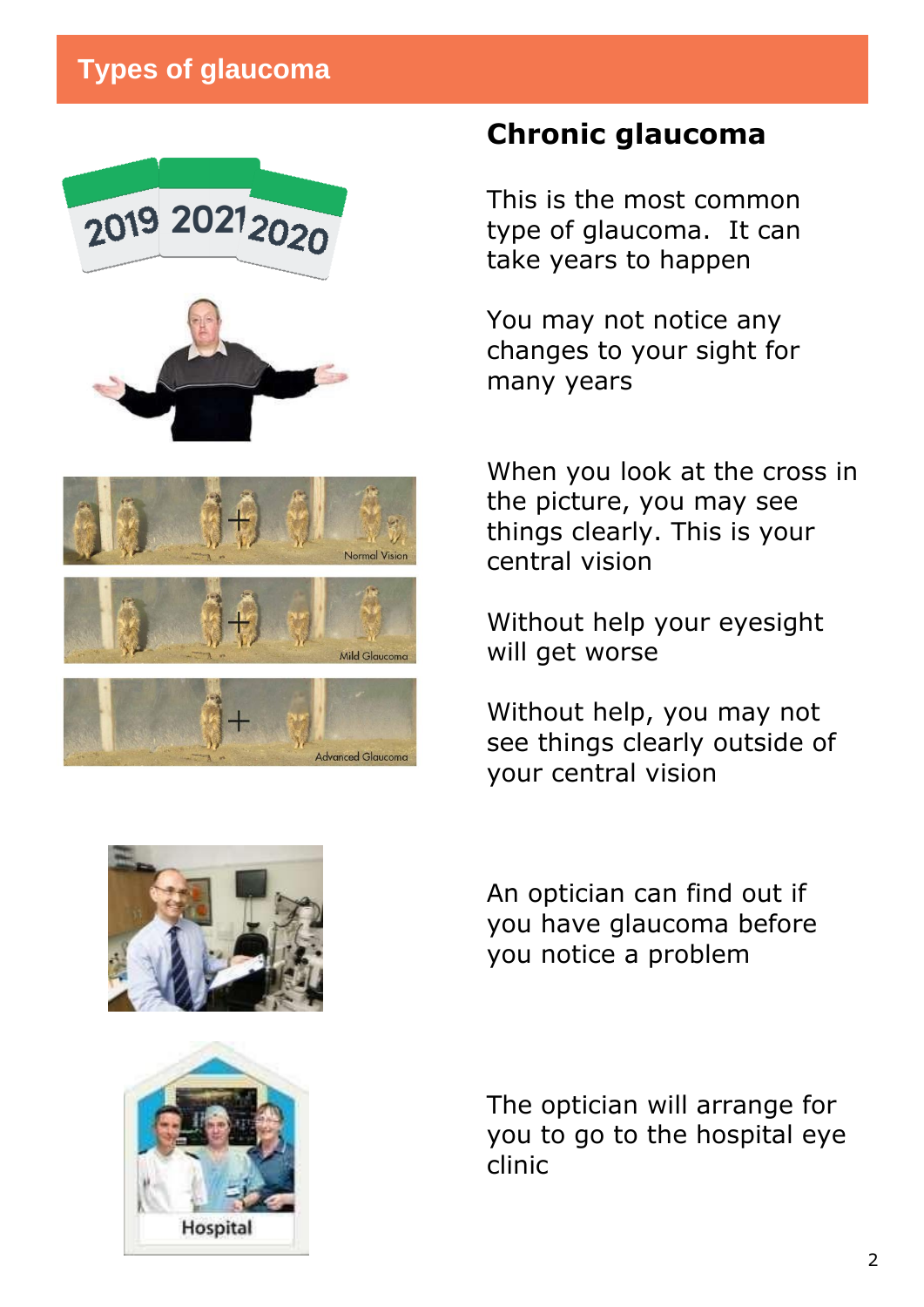











## **Secondary glaucoma**

This can happen after people have an eye operation or an eye injury

## **Acute glaucoma**

This is when glaucoma happens very quickly. Acute glaucoma happens in a small number of people

## **How you notice acute glaucoma**

You feel very ill and are sick

You have bad headaches

Your eyesight might suddenly become blurred or unclear. You may become blind in one eye or both eyes

**If these things happen go to hospital straight away**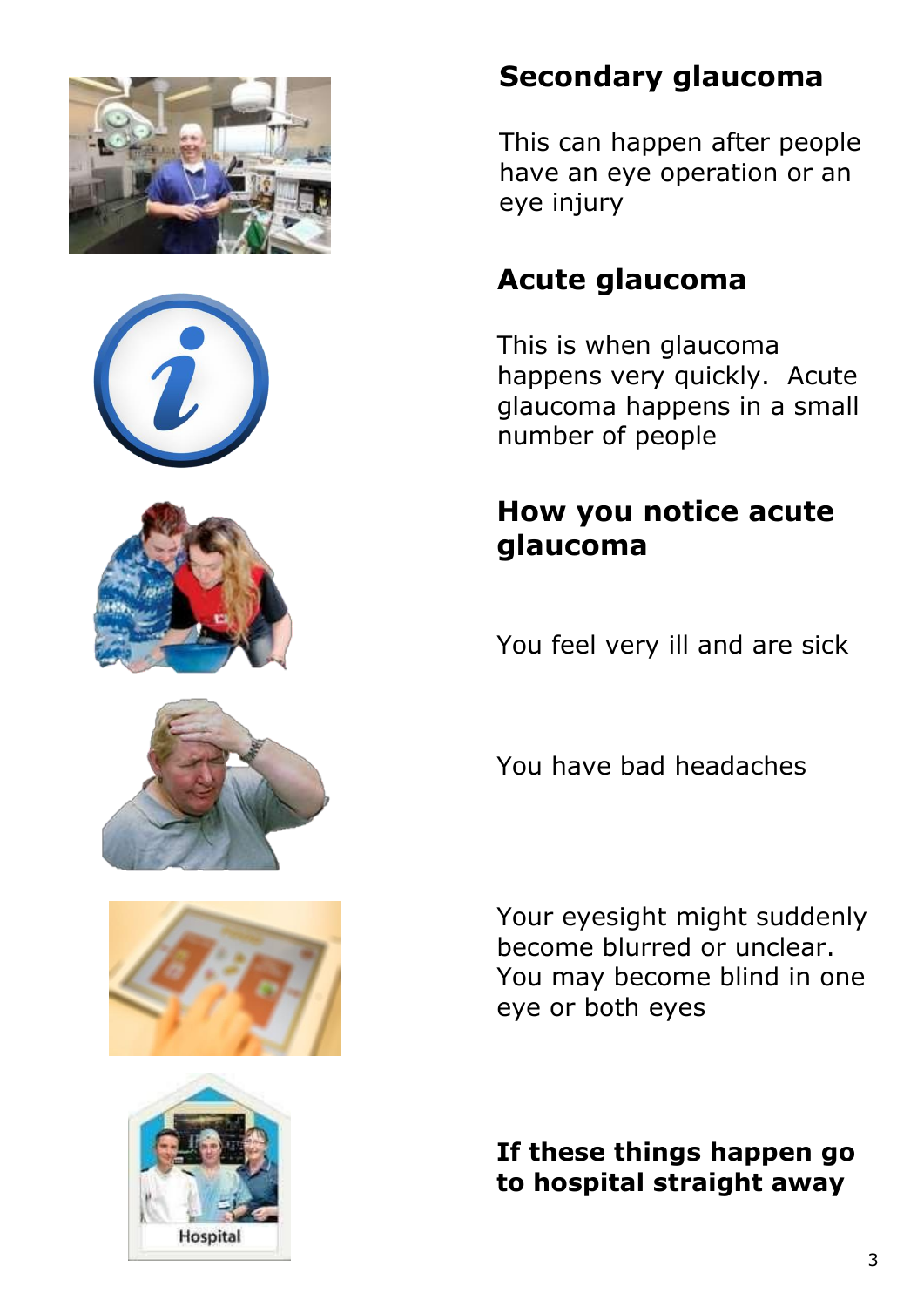

## **You are more likely to get glaucoma if:**

Someone in your family has glaucoma

You are over 60 years old

You are African Caribbean or African American

You are from South East Asia

You have diabetes

You are very short sighted. This means you need glasses for seeing things in the distance

**If you are more likely to get glaucoma it should be written in your support plan or health action plan**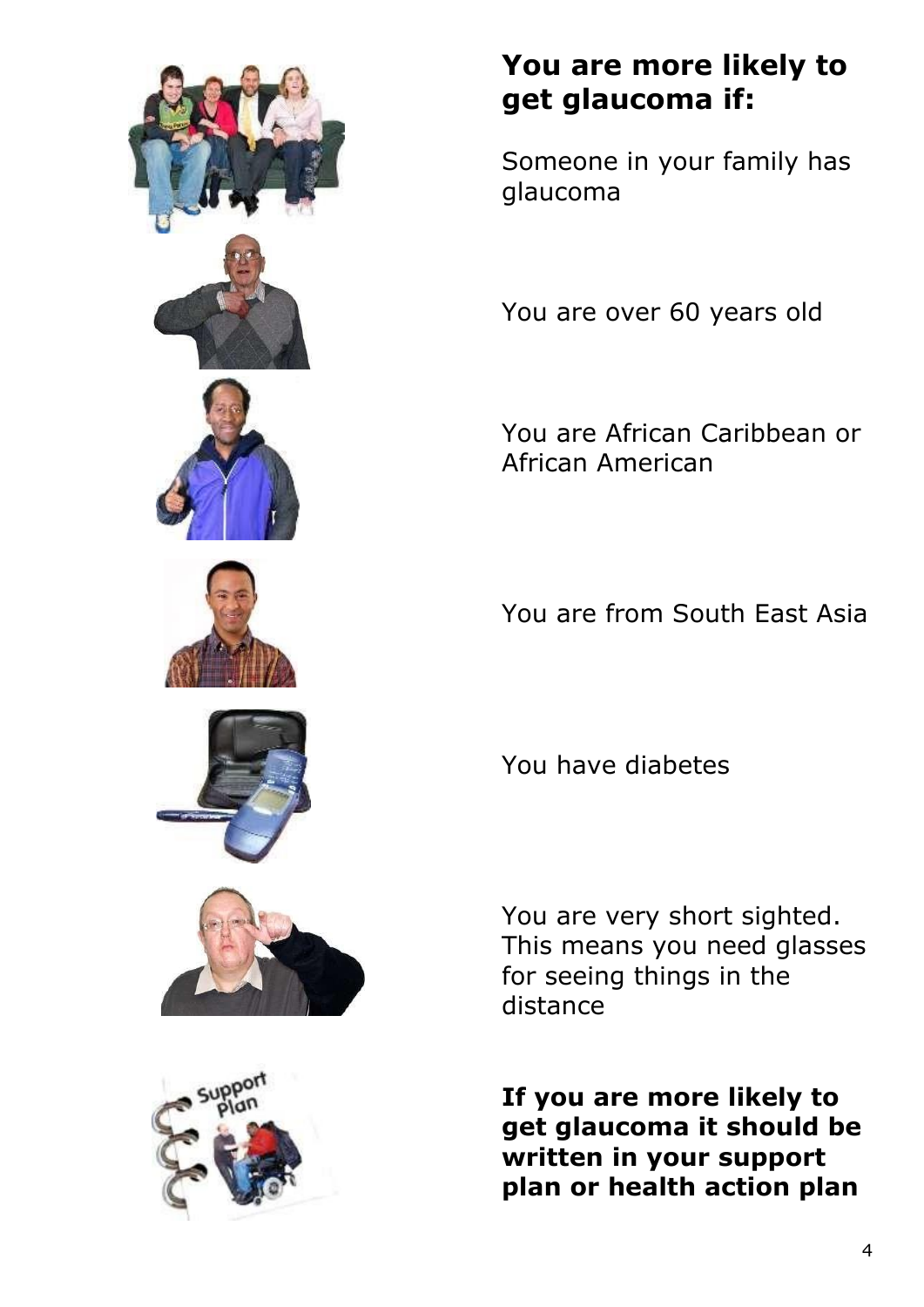

# **Visiting the optician for an eye test**

Go and see your optician if you or your supporters think you may have glaucoma

If you are over 40 and at risk of glaucoma you can get free eye tests. This includes having a close family member who has glaucoma

Many people on benefits can get free eye tests Ask your optician for more information

You can have an eye test every year if:

- You have glaucoma
- You are over 40 and have a family member with glaucoma
- You have diabetes

You can fill in our 'Telling the Optometrist About Me' form and take it with you. Optometrist is another word for optician

Download the form at [www.seeability.org/optom](http://www.seeability.org/optom)

You can fill in the form with a supporter 5







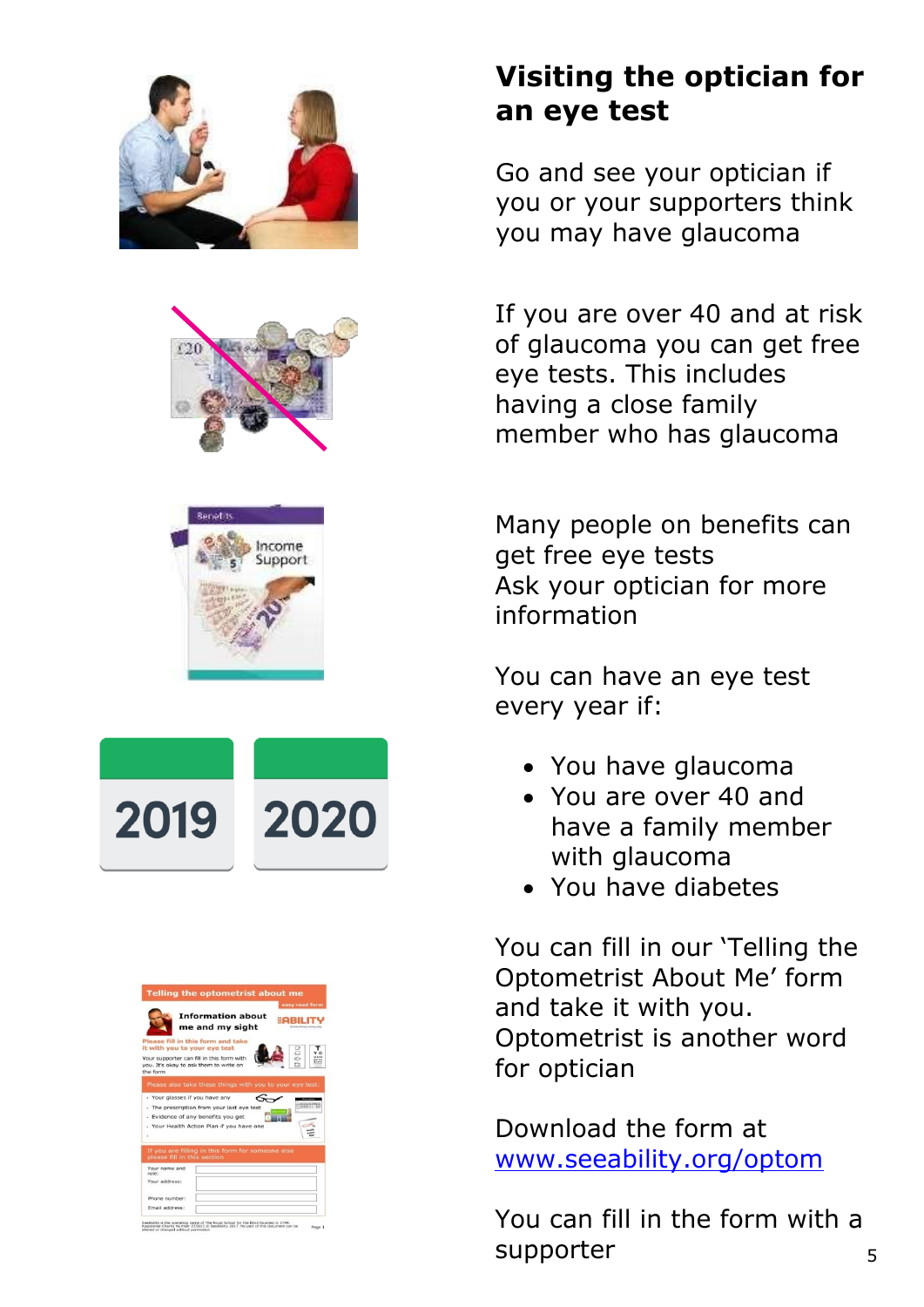

**Your eye test** The optician can check for signs of glaucoma

They can check how much pressure is in your eye



The optician might use a machine that puffs air onto your eye





The optician might put eye drops into your eye

The optician then might use a machine that looks into your eyes with a blue light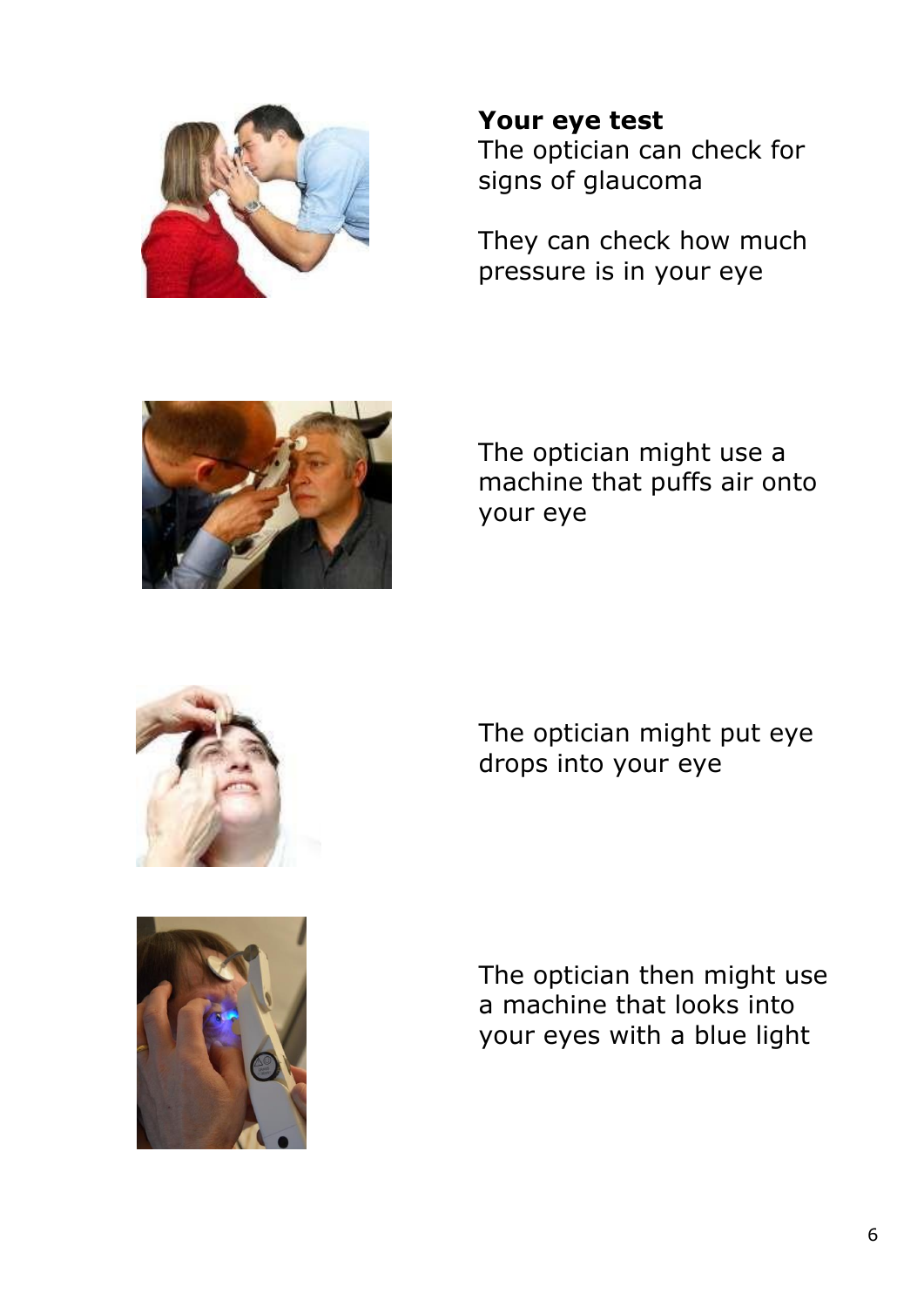## **Treatment for glaucoma**

If you have glaucoma your optician will ask you to go to a hospital eye clinic for help You will get a letter telling you where to go

Keep having eye tests with the optician as well as your hospital appointments

Follow the advice from your optician and eye doctor

You may be given eye drops to use every day

This is the most common treatment

SeeAbility has a factsheet about eye drops – [www.seeability.org/eye-drops](http://www.seeability.org/eye-drops-factsheet)[factsheet](http://www.seeability.org/eye-drops-factsheet)

You may be given tablets to take every day

Some people need to have an operation







| How to use<br>eye drops<br>ExhibitionSection exerty child |                                                                                                                        |  |  |  |  |
|-----------------------------------------------------------|------------------------------------------------------------------------------------------------------------------------|--|--|--|--|
|                                                           | <b>Easy read factsheet</b>                                                                                             |  |  |  |  |
|                                                           | Eye drops are medicines that<br>go into the front of your eye<br>and in your eyelids                                   |  |  |  |  |
|                                                           | If you have problems with your<br>eyes your doctor or eye doctor<br>might ask you to use eye drops                     |  |  |  |  |
|                                                           | It is very important to use your<br>eye drops. Your doctor or eye<br>doctor will tell you when you<br>need to use them |  |  |  |  |
|                                                           | This factsheet explains how to<br>use eye drops                                                                        |  |  |  |  |